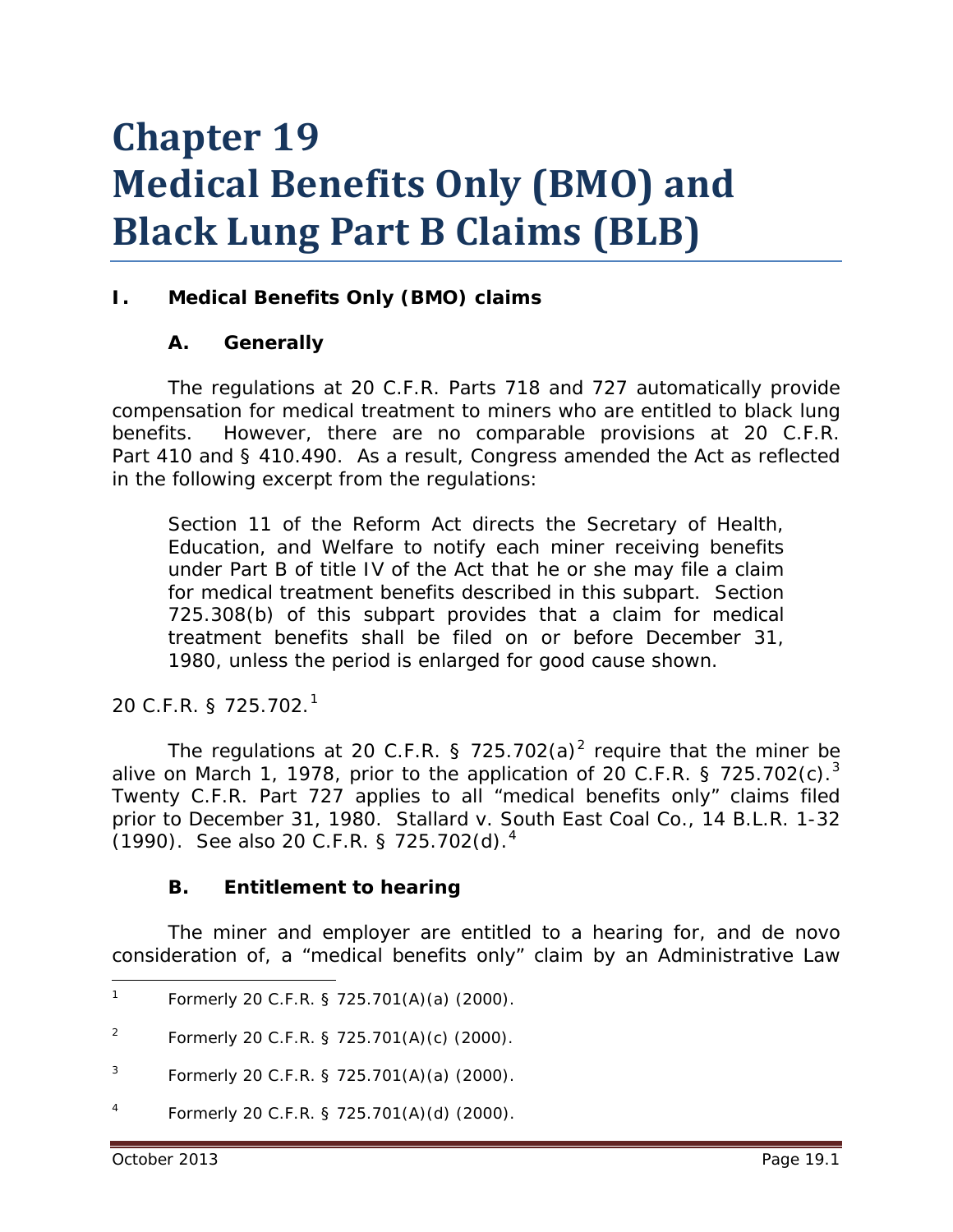Judge. *Zaccaria v. North American Coal Corp.*, 9 B.L.R. 1-119 (1986); *Settlemoir v. Old Ben Coal Co.*, 9 B.L.R. 1-109 (1986). Indeed, in *Settlemoir*, the Board held the Social Security Administration's initial determinations of eligibility under Part B are not binding on the Department of Labor so as to automatically require payment for medical benefits. Thus, an employer's due process rights are preserved through a hearing and *de novo* review of the record by the Administrative Law Judge with regard to liability for medical benefits only. *Id.* at 1-122.

Under 20 C.F.R. § 72[5](#page-1-0).702,<sup>5</sup> a bifurcated hearing process is provided for those cases wherein the miner's entitlement to medical services is challenged as well as whether particular treatment is related to his or her black lung disease. Liability for medical benefits is determined prior to the issue of reimbursement for any particular medical bills, or the resolution of medical treatment disputes. 20 C.F.R. § 725.702. [6](#page-1-1) *See Stiltner v. Doris Coal Co.*, 14 B.L.R. 1-116 (1990)(*en banc*), *rev'd in part sub nom.*, *Doris Coal Corp. v. Director, OWCP*, 938 F.2d 492 (4<sup>th</sup> Cir. 1991); *Lute v. Split Vein Coal Co.*, 11 B.L.R. 1-82, 1-84 (1987).

For a discussion of challenges pertaining to the reasonableness or necessity of certain medical treatments, *see* Chapter 20.

## **C. Scope of hearing**

The scope of the Administrative Law Judge's consideration is confined to adjudication of the claim for medical treatment benefits (*i.e.* payment for medical services and supplies), not re-adjudication of the miner's entitlement to benefits under 20 C.F.R. Part 410 or § 410.490. *Zaccaria*, *supra*. This is supported by the regulations at 20 C.F.R. § 725.702, which provide the following:

No determination made with respect to a claim filed under this section shall affect any determination previously made by the Social Security Administration. The Social Security Administration may, however, reopen a previously approved claim if the conditions set forth in  $\S$  410.672(c) of this chapter are present. These conditions are generally limited to fraud or concealment.

20 C.F.R. § 725.702.

<span id="page-1-1"></span><span id="page-1-0"></span><sup>5</sup> Formerly 20 C.F.R. § 725.701A (2000).  $\overline{5}$ 

<sup>6</sup> Formerly 20 C.F.R. § 727.701(A) (2000).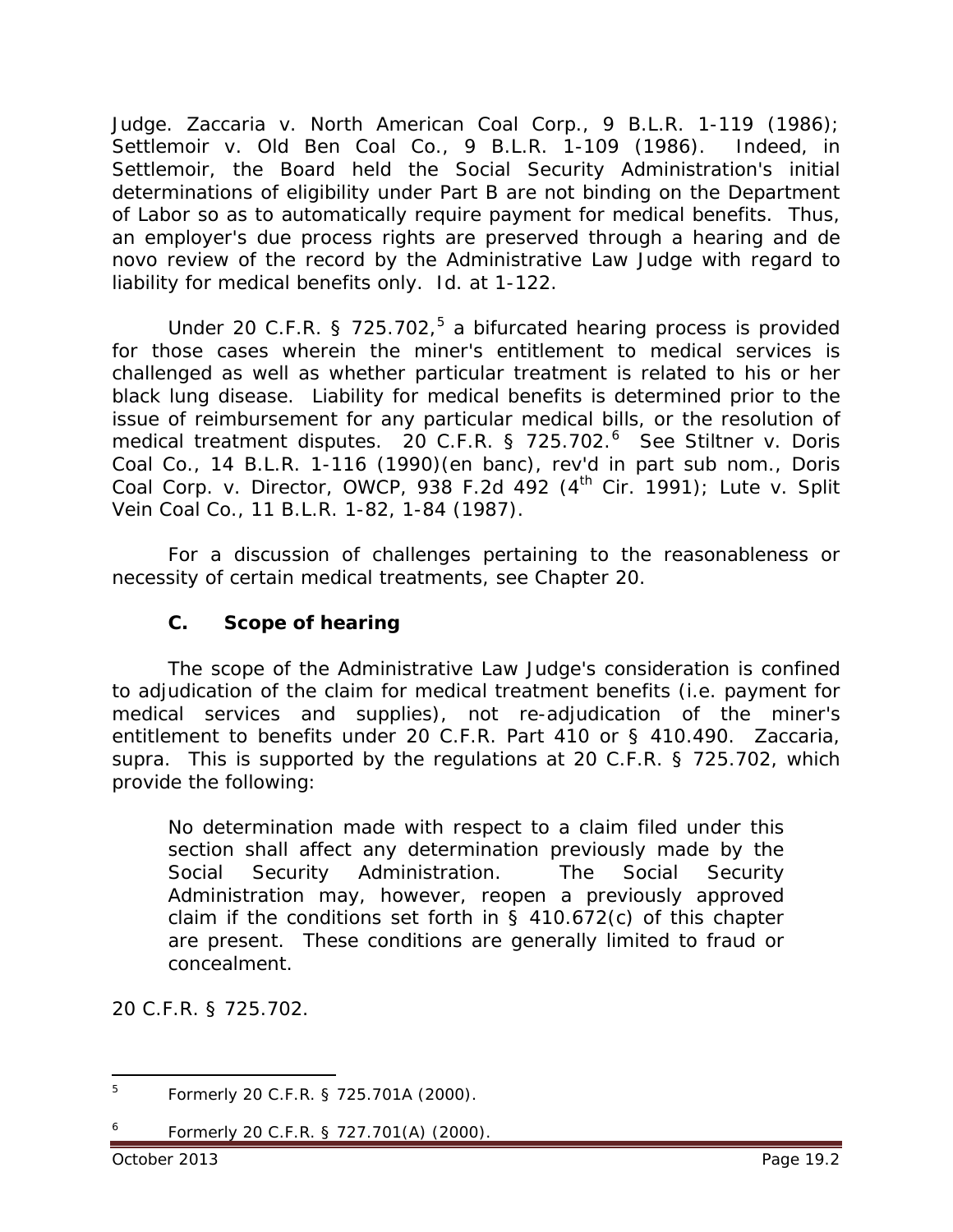#### **D. Employer's initial payment not preclude later challenge to reasonableness**

An employer's initial acceptance of liability for medical benefits does not preclude it from later exercising its right to have the miner examined by a physician in an effort to challenge the reasonableness and necessity of questionable medical bills. *Allen v. Island Creek Coal Co.*, 15 B.L.R. 1-32 (1991). For a further discussion of these issues, *see* Chapter 20.

# **E. Eligibility to medical benefits**

The regulations permit reimbursement for medical care arising from the miner's total disability due to pneumoconiosis:

If a miner seeks reimbursement for medical care costs personally incurred before the filing of a claim under this section, the (district director) shall require documented proof of the nature of the medical service provided, the identity of the medical provider, the cost of the service, and the fact that the cost was paid by the miner, before reimbursement for such cost may be awarded.

20 C.F.R. § 725.702(h). [7](#page-2-0)

The regulations further provide there shall be "[n]o reimbursement for health insurance premiums, taxes attributable to any public health insurance coverage, or other deduction or payments made for the purpose of securing third party liability for medical care costs is authorized by this section." 20 C.F.R. § 725.702(h). [8](#page-2-1)

# **F. Liability for medical benefits**

# **1. Reimbursement**

Medical benefits are awarded for the miner, not a survivor or dependent. *Similia v. Bethlehem Mines Corp.*, 7 B.L.R. 1-535 (1984), *rev'd on other grounds sub. nom., Bethlehem Mines Corp. v. Director, OWCP*, 766 F.2d 128 (3rd Cir. 1985); *Thachik v. Greenwich Collieries*, 5 B.L.R. 1-709 (1983).

<span id="page-2-0"></span><sup>7</sup> Formerly 20 C.F.R. § 725.701(A)(h) (2000).  $\overline{7}$ 

<span id="page-2-1"></span><sup>8</sup> Formerly 20 C.F.R. § 725.701(A)(h) (2000).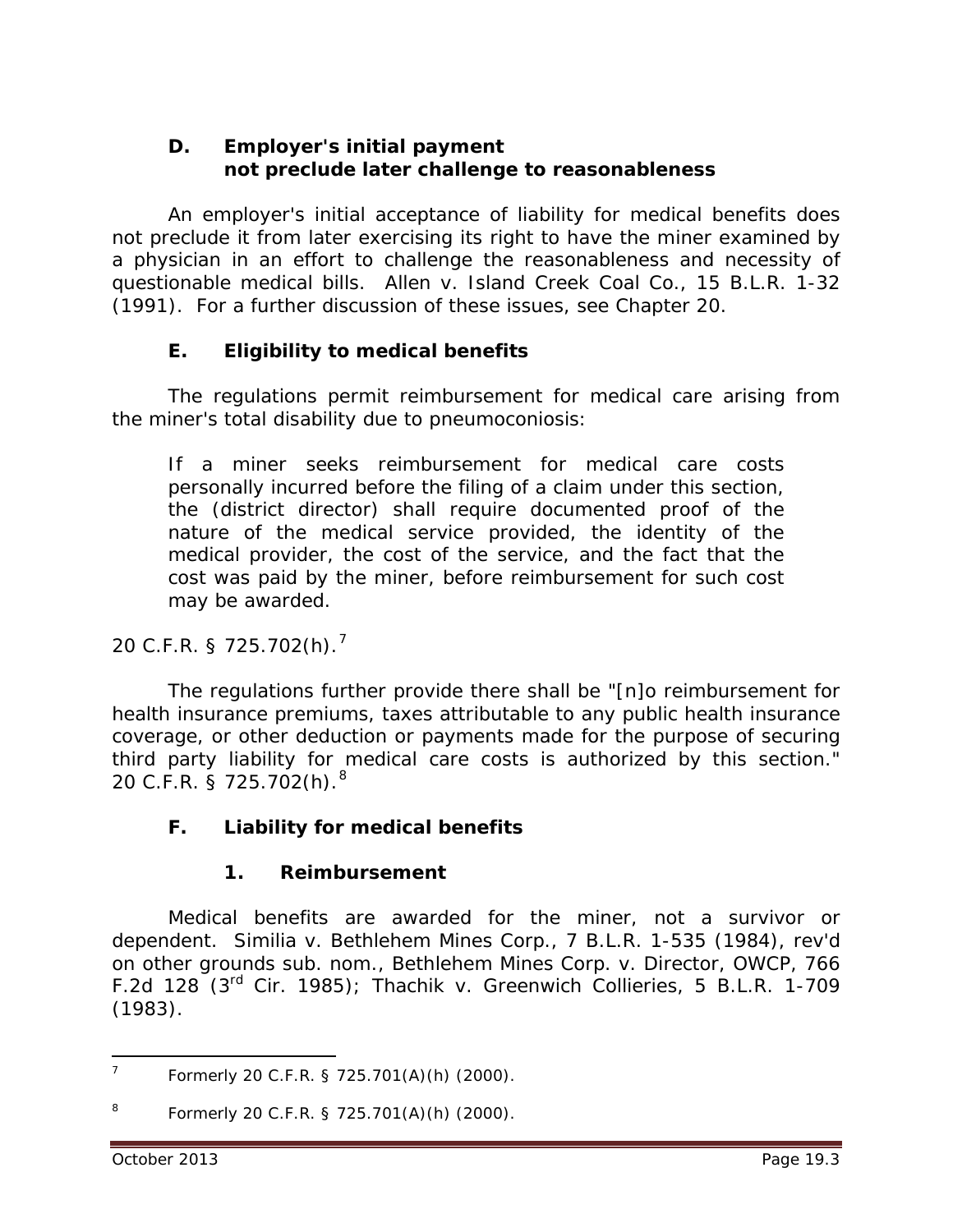Once it is determined that the miner is eligible for medical benefits, and s/he demands reimbursement, the responsible operator (or Trust Fund, as appropriate) must commence medical benefits payments, including reimbursement for benefits paid out of pocket by the miner. 20 C.F.R. § 725.708<sup>[9](#page-3-0)</sup>; Lute v. Split Vein Coal Co., 11 B.L.R. 1-82 (1987).

#### **2. Challenge to liability**

The only method by which an employer or the Director, OWCP may challenge liability for the payment of medical benefits is by filing a petition for modification under 20 C.F.R. § 725.310. *Stiltner v. Doris Coal Co.*, 14 B.L.R. 1-116 (1990)(*en ban*c), *rev'd in part sub nom.*, *Doris Coal Co. v. Director, OWCP*, 938 F.2d 492 (4<sup>th</sup> Cir. 1991).

#### **3. Interest on reimbursable costs**

Interest to a claimant may be assessed against the responsible operator (but not the Director, OWCP) for reimbursable medical costs. *Baldwin v. Oakwood Red Ash Coal Corp.*, 14 B.L.R. 1-23 (1989)(en banc) (interest accrues thirty days after the initial determination of entitlement to medical benefits).

#### **G. Onset of medical benefits**

The regulations at 20 C.F.R. § 725.702(h)<sup>[10](#page-3-1)</sup> provide the following regarding the onset of payment for medical benefits:

If a miner is determined eligible for medical benefits in accordance with this section, such benefits shall be provided from the date of filing, except that such benefits may also include payments for any unreimbursed medical treatment costs incurred personally by such miner during the period from January 1, 1974, to the date of filing which is attributable to medical care required as a result of the miner's total disability due to pneumoconiosis.

20 C.F.R. § 725.702(h).

<span id="page-3-0"></span><sup>9</sup> Formerly 20 C.F.R. § 725.707 (2000). 9

<span id="page-3-1"></span><sup>10</sup> Formerly 20 C.F.R. § 725.701(A)(h) (2000).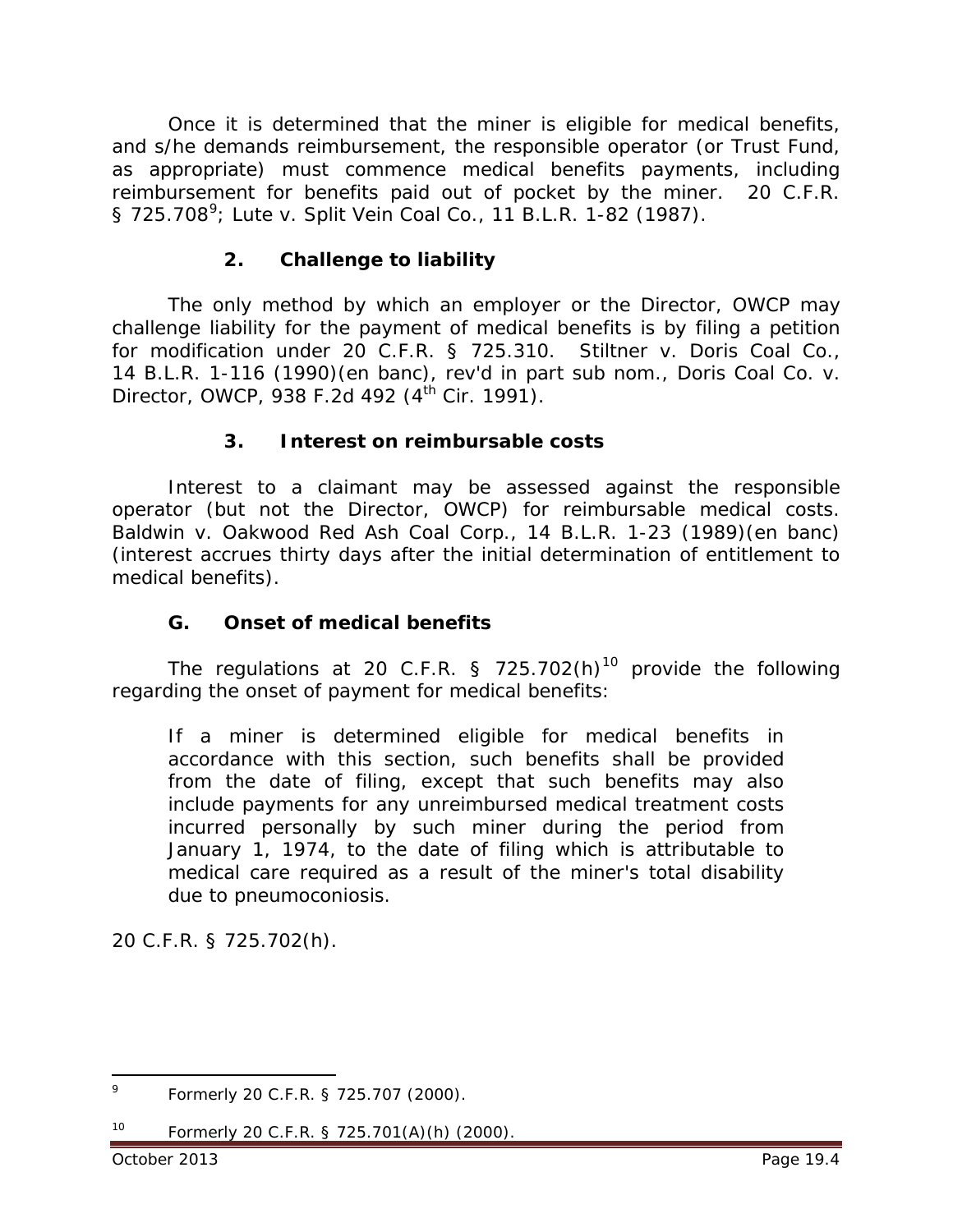# **II. Black Lung Part B Claims (BLB)**

## **A. An introduction**

The "Black Lung Consolidation of Administrative Responsibilities Act" (Act) of 2002, 30 U.S.C. § 801 (P.L. 107-275, 116 STAT. 1925 (Nov. 2, 2002)) amended the Black Lung Benefits Act at 30 U.S.C. §§ 901-945, and transferred responsibility for adjudicating and administering all pending Part B claims from the Social Security Administration (SSA) to the Department of Labor (DOL). Prior to enactment of the 2002 Act, the SSA administered and adjudicated all black lung claims filed prior to June 30, 1973, also known as "Part B" claims. The SSA and DOL shared responsibility for adjudicating "transition period" claims filed between July 1, 1973 and December 31, 1973, and the DOL was responsible for adjudicating and administering claims filed on or after January 1, 1974, also known as "Part C" claims. The effect of the 2002 Act was to transfer jurisdiction of remaining Part B claims to the DOL to administer and adjudicate, in addition to Part C claims already administered and adjudicated by the DOL.

Part B claims transferred to the DOL under the 2002 Act are designated as "BLB" claims by the Office of Administrative Law Judges (OALJ). Adjudicatory proceedings for these claims follow the procedures set forth at 20 C.F.R. Part 410. The proceedings are non-adversarial in nature, so the caption will list only the claimant. The Director, OWCP is not a party-in-interest in these claims, and will not participate in the proceedings or present any evidence to challenge a miner's entitlement under Part B. Benefits awarded under Part B are paid by the United States Treasury. Finally, unlike the other black lung case types adjudicated by the OALJ that are appealed to the Benefits Review Board, if a claimant is dissatisfied with the Administrative Law Judge's decision in a BLB claim, s/he may request review with the Administrative Review Board.

#### **B. Must be filed within six months of miner's or survivor's death**

In *M.W. v. Director, OWCP*, BRB No. 07-0663 BLA (Mar. 13, 2008) (unpub.), on motion of the Director, the Board vacated the Administrative Law Judge's decision, and remanded a claim to the District Director on grounds that the District Director improperly referred the claim for adjudication under Part C, instead of Part B, of the regulations.

Notably, the miner was awarded benefits in conjunction with his Part B claim filed on January 9, 1970. He received benefits until his death on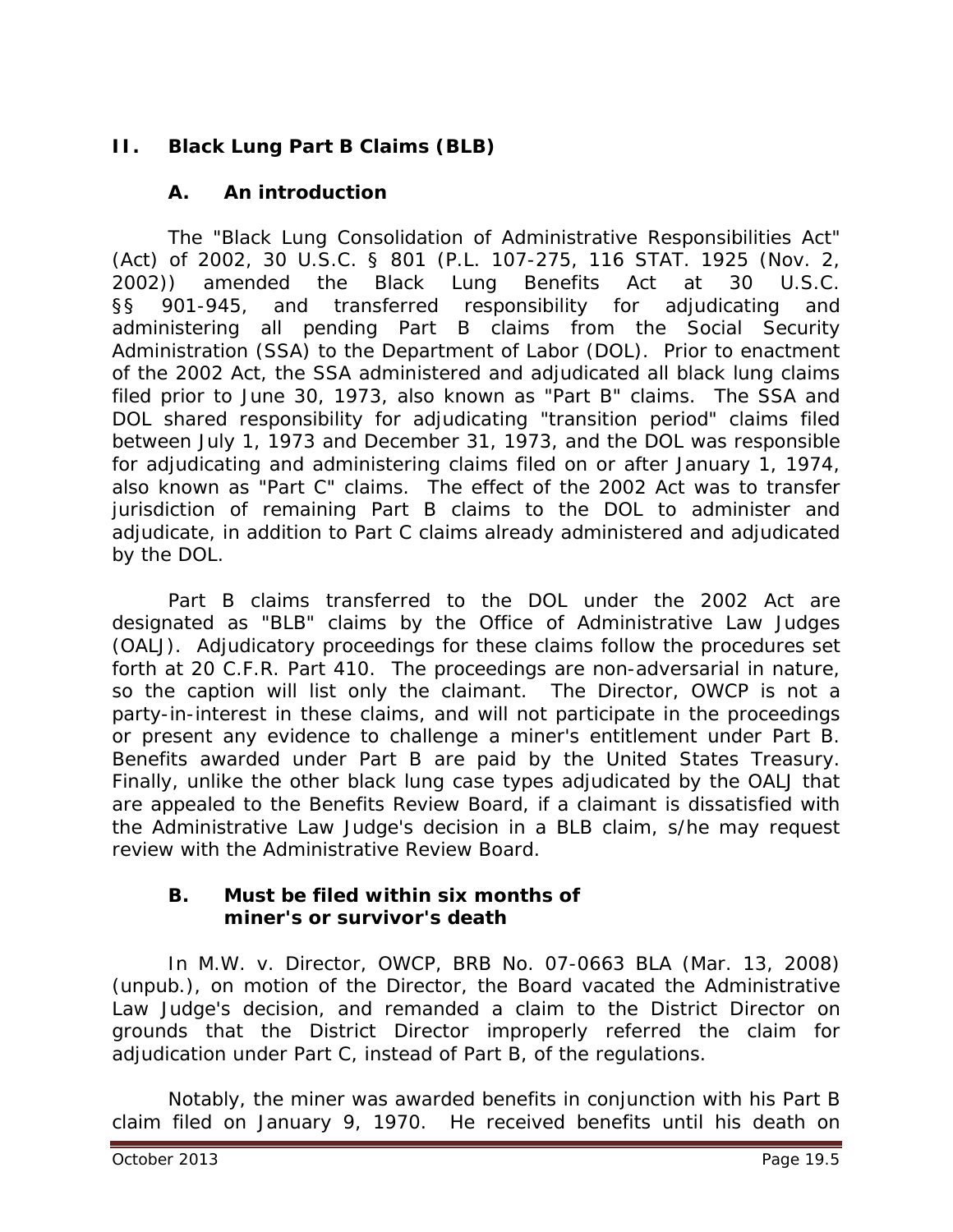October 29, 1982, after which the widow received survivor's benefits until she died on July 31, 2003. The miner's surviving disabled child then filed a claim for benefits on August 7, 2003. The District Director determined, because Claimant had not been receiving Part B benefits "with her mother when her mother died," her July 2003 claim should be considered under Part C of the Act.

On appeal, the Director, OWCP cited to 20 C.F.R. § 410.231(d), and asserted "because claimant's survivor's claim was filed within six months of the widow's death, her claim was also governed by Part B of the Act and . . . the district director and the administrative law judge erred in adjudication this claim under Part C." The Board agreed. Further, the Board agreed with the Director that adjudication of the claim under Part C was not "harmless" because:

. . . unlike Part C claims, in which the Director may participate, submit evidence, and argue against entitlement, SSA black lung hearings were non-adversarial, and, therefore, it was error for the Director to have participated in the proceedings in an adversarial capacity.

As a result, the Administrative Law Judge's denial of benefits was vacated, and the claim was remanded to the District Director so that it could be processed under Part B.

# **C. Disabled child**

# **Must be disabled before 22 years of age**

 In the matter of *R.L.H.*, ARB Case No. 08-075, 2007-BLA-5279 (ARB, July 30, 2008) (unpub.), the Administrative Review Board (Board) affirmed the Administrative Law Judge's denial of an adult disabled child's claim for benefits. The Board stated, "To be eligible for survivor's benefits under Part B, claimant must establish that her SSA-adjudicated disability began before she was twenty-two" under 20 C.F.R. § 410.370. Claimant maintained she was entitled to benefits as the surviving daughter of the deceased miner and his deceased wife because she was disabled and unmarried, and "need(ed) the benefits to sustain her livelihood." The Board rejected these arguments, noting Claimant conceded "she was not disabled before she was twenty-two but became disabled . . . at age forty-five." The Board further concluded the adverse financial circumstances asserted by Claimant "do not change the regulatory requirement that she prove disability before she was twenty-two." As a result, the Board affirmed denial of the claim.